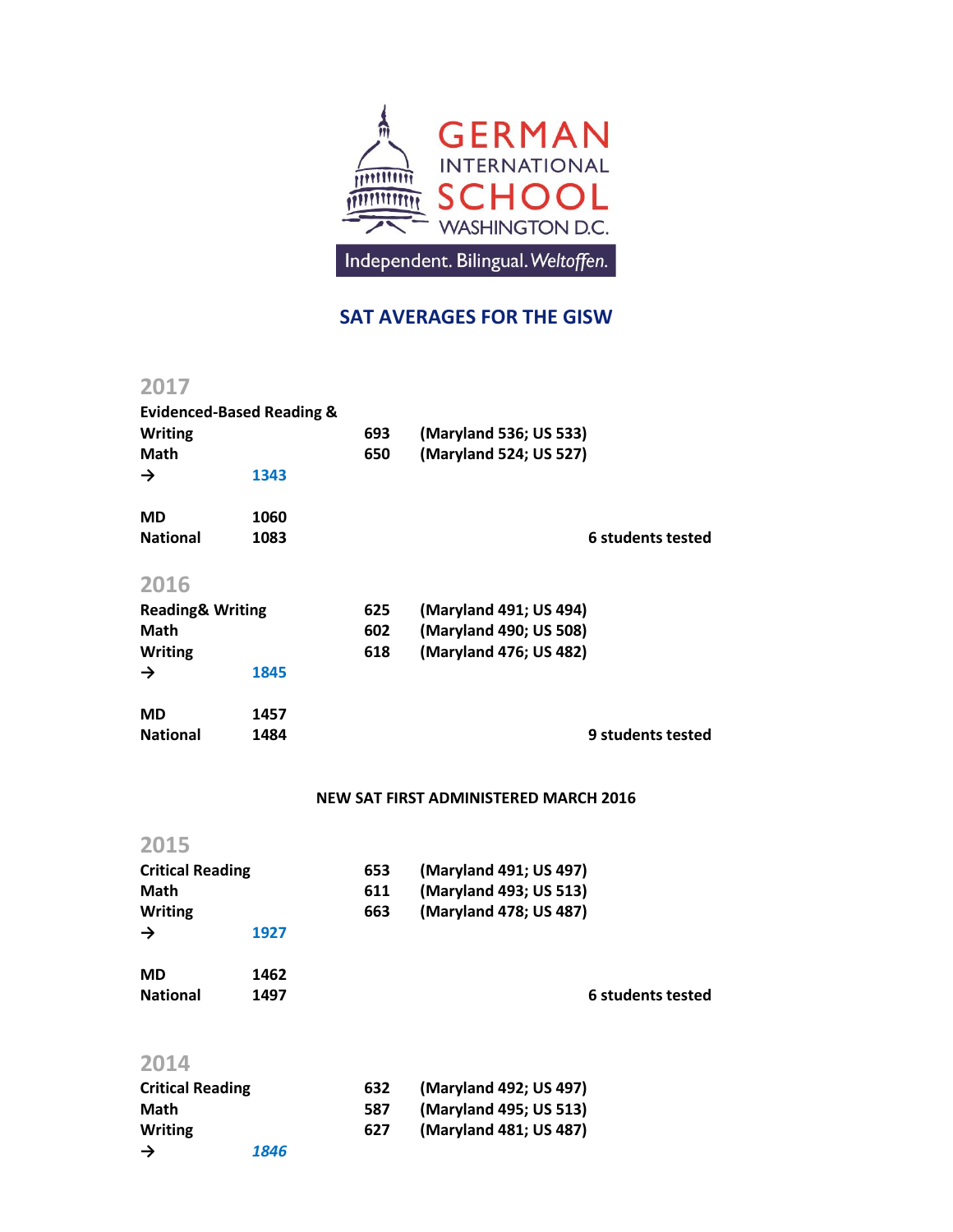| <b>MD</b><br><b>National</b> | 1468<br>1497 |            | 11 students tested        |
|------------------------------|--------------|------------|---------------------------|
|                              |              |            |                           |
| 2013                         |              |            |                           |
| <b>Critical Reading</b>      |              | 611        | (Maryland 497; US 496)    |
| Math                         |              | 588        | (Maryland 500; US 514)    |
| Writing<br>$\rightarrow$     | 1802         | 603        | (Maryland 486; US 488)    |
|                              |              |            |                           |
| <b>MD</b>                    | 1483         |            |                           |
| <b>National</b>              | 1498         |            | 19 students tested        |
|                              |              |            |                           |
| 2012                         |              |            |                           |
| <b>Critical Reading</b>      |              | 628        |                           |
| Math<br><b>Writing</b>       |              | 608<br>642 | <b>8 Students tested</b>  |
| $\rightarrow$                | 1878         |            |                           |
|                              |              |            |                           |
| <b>MD</b>                    | 1651         |            |                           |
| <b>National</b>              | 1477         |            |                           |
| 2011                         |              |            |                           |
| <b>Critical Reading</b>      |              | 640        |                           |
| Math                         |              | 635        |                           |
| <b>Writing</b>               |              | 639        | <b>12 Students tested</b> |
| $\rightarrow$                | 1914         |            |                           |
|                              |              |            |                           |
| <b>MD</b><br><b>National</b> | 1492         |            |                           |
|                              | 1500         |            |                           |
| 2010                         |              |            |                           |
| <b>Critical Reading</b>      |              | 677        |                           |
| Math                         |              | 626        |                           |
| <b>Writing</b>               |              | 631        | <b>18 Students tested</b> |
| $\rightarrow$                | 1934         |            |                           |
| <b>MD</b>                    | 1498         |            |                           |
| <b>National</b>              | 1506         |            |                           |
|                              |              |            |                           |
| 2009                         |              |            |                           |
| <b>Critical Reading</b>      |              | 648        |                           |
| Math                         |              | 609        |                           |
| <b>Writing</b>               |              | 664        | <b>10 Students tested</b> |
| $\rightarrow$                | 1921         |            |                           |